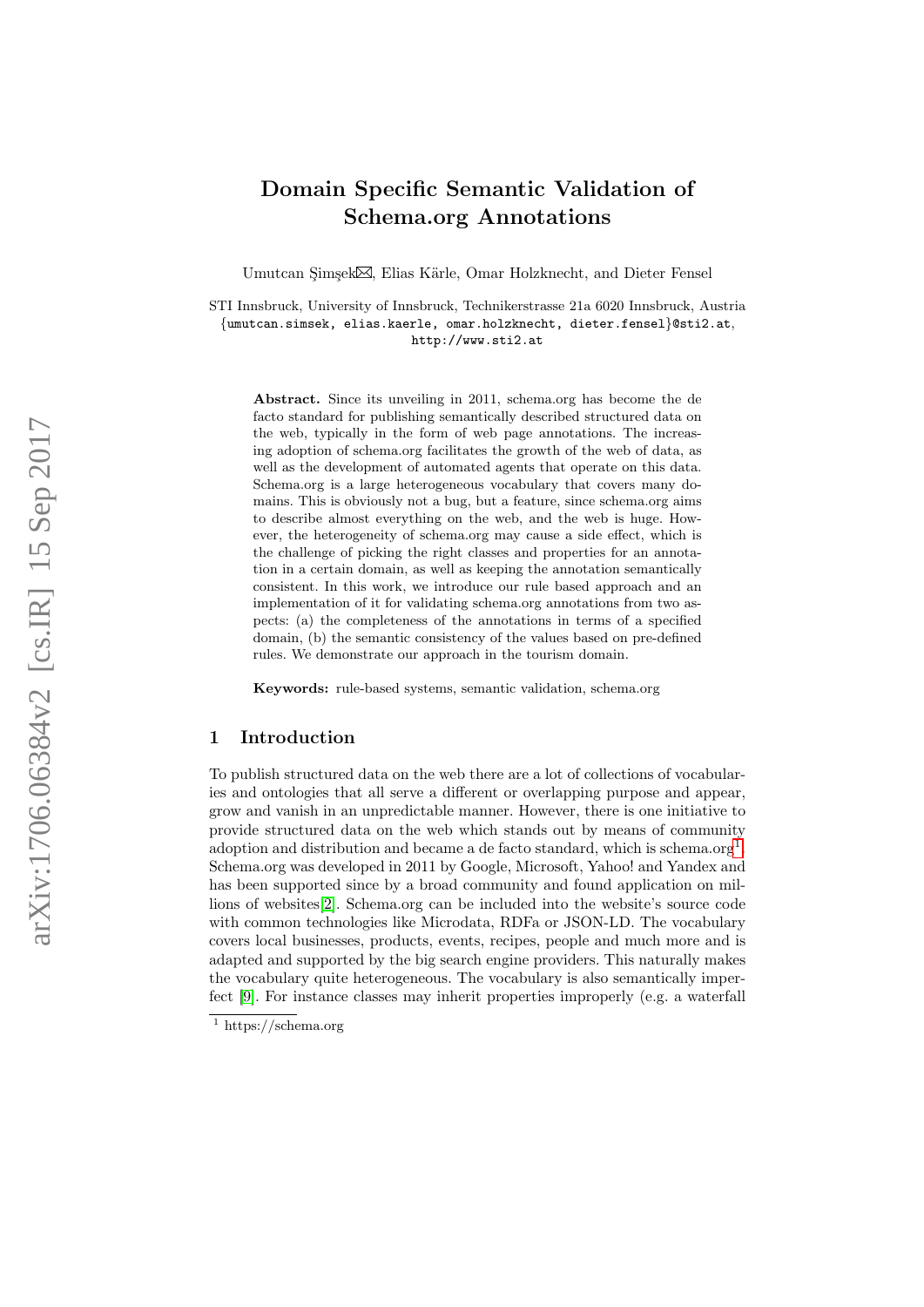can have a telephone number) and not formally strict, but this is rather a design decision to facilitate rapid and decentralized evolution of the vocabulary. The side effect of this feature is that picking the right classes and properties for a domain can be quite challenging and low quality annotations in terms of conforming to the rules of a field (e.g. tourism) may occur.

The World Wide Web was originally designed as an internet-based hypertext system. It contains blocks of information, the websites, which are connected via hyperlinks to other blocks of information. Due to that simple design and the open-to-all approach it rapidly evolved to be the biggest information network that ever existed. The headless web<sup>[2](#page-1-0)</sup> is a layer which grows on top of the Web we know. Within this layer goods are not sold by individual producers or small retail websites, but by a few large retail platforms like Alibaba or Amazon. Rooms are not sold by hotels or destination marketing organizations (DMOs) but by a hand full of huge online travel agencies (OTAs) like booking.com or Expedia. In a not too distant future information will no longer be found on individual websites, but gathered by the search engines and presented to the searching user directly on the search engine website. So the web is, in the true sense of the word, losing its head: its graphical representation. The data will be extracted from websites and presented to the user not only by the search engines but also by personal assistant software like Cortana, Siri, or Google Now. With this new layer we can observe a trend towards going-out-of-use of graphical representation and the rising necessity of structured, high quality, data. The data for services like Cortana or Siri is going to be collected and gathered by crawlers and only structured, machine read- and understandable data will be part of the game at that point. In the headless web there will be no room for unstructured but beautifully designed content. The challenge for small and medium enterprises (SME) is to bring their data into this new layer by precise, correct and complete semantic annotations on their websites. Schema.org is the vocabulary of choice to do that and hence SMEs need a way to produce schema.org annotations in a correct way and a tool to validate those annotations.

This paper describes such a method to define domain specific subsets of the schema.org vocabulary with enriched semantics and also introduces the tool we provide in order to validate the semantics of domain specific structured data annotated with schema.org on websites. Depending on the domain, a subset of schema.org classes and properties will be selected and a set of rules will be defined by a domain expert - which is the foundation of the validation process. From there on users can validate their own annotations and websites based on the domain specific subset and the validation rules defined by the domain expert.

The remainder of this paper is organized as follows: Section [2](#page-2-0) compares the described approach with related work. Section [3](#page-3-0) describes our method which includes a domain definition and validation approach and a tool that implements it. Section [4](#page-7-0) shows the approach in action and section [5](#page-10-0) gives an outlook to future work and concludes the paper.

<span id="page-1-0"></span><sup>2</sup> https://paul.kinlan.me/the-headless-web/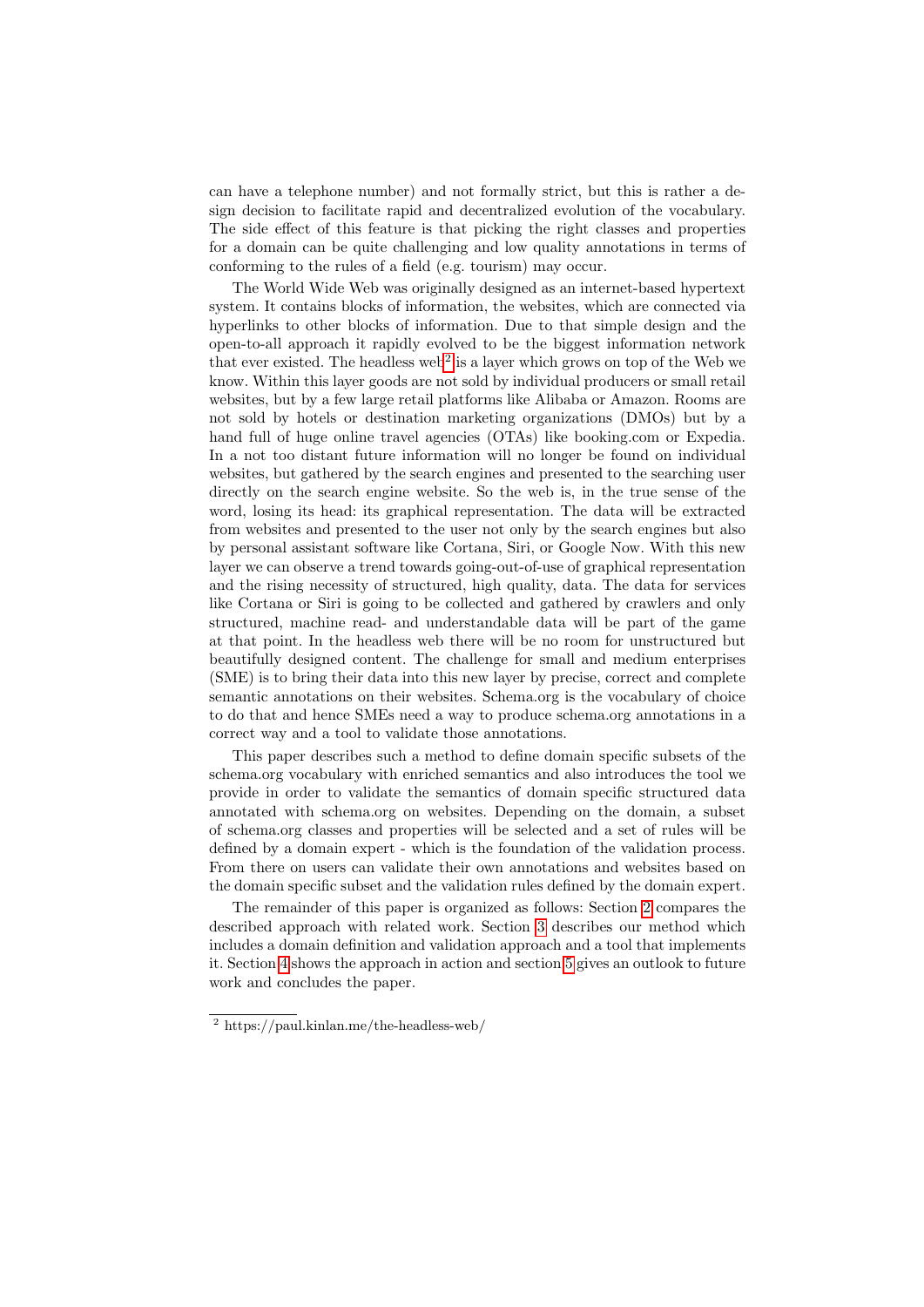# <span id="page-2-0"></span>2 Related Work and Motivation

While the adoption of schema.org has been increasing[\[8\]](#page-11-1), the conformance of the schema.org annotations to the vocabulary specification is still questionable. A large scale study on the usage of schema.org in the tourism domain [\[3\]](#page-11-2) shows that the schema.org vocabulary is mostly used incorrectly or missing fundamental properties (e.g. many hotels do not have address information in their annotations). The issue of completeness for the schema.org annotations occurs due to the size of the vocabulary and the lack of guidance for adopters to decide which classes and properties to use. In addition to this issue, there is also the semantic consistency issue (e.g. consistency between the country and the country code of a phone number) for annotations that is not possible to capture with the prominent validation tools like the Google Structured Data Testing Tool<sup>[3](#page-2-1)</sup>.

Given the developments about the new layer on top of the web, providing well formed and semantically consistent structured data on the web is more important than ever. Therefore, we propose an approach, that allows us to obtain a specific subset of the schema.org vocabulary containing important classes and properties for a domain and to validate the annotations based on pre-defined rules to ensure the completeness and the semantic correctness of the data.

The related work to our approach comes mostly from the RDF validation domain. An approach described in [\[1\]](#page-11-3) applies SPIN Rules for domain independent detection of certain data quality problems namely, inconsistency (i.e. inconsistent representation of the data, functional dependency and referential integrity), comprehensibility (i.e. ambiguity of the data), heterogeneity and redundancy. An approach [\[11\]](#page-12-1) presented in the RDF Validation Workshop [\[7\]](#page-11-4) proposes a simple mechanism for declaring the properties to be used for a class and a SPARQL based extension for defining more complex constraints. Parallel to the RDF Validation Workshop results, there have been an increased development of new RDF validation methods. Shape Expressions (ShEx) [\[10\]](#page-12-2) is a domain specific language for validating and transforming RDF Data. Similar to ShEx, RDF Data Shapes Working Group has been developing the Shapes Constraint Language (SHACL) [\[6\]](#page-11-5) for describing and validating RDF graphs. SHACL allows us to define constraints targeting specific nodes in a data graph based on their type, identifier, or a filtering SPARQL query. It is currently investigated that at what level SHEx can be represented in SHACL, based on the identified similarities and differences<sup>[4](#page-2-2)</sup>. The rule-based validation of RDF data is an emerging field, mostly focused around the re-use of prominent standards like SPARQL. All of the aforementioned validation approaches are somewhat compatible with SPARQL. Our approach shows similarities with aforementioned approaches in terms of using rules for checking consistency of the data and defining constraints over classes. The works in [\[10\]](#page-12-2) and [\[6\]](#page-11-5) allow us to define "shapes" that constraint types and instances in terms of subset of properties and expected types for those properties as well as nested shapes.

<span id="page-2-1"></span><sup>3</sup> https://search.google.com/ structured-data/testing-tool

<span id="page-2-2"></span><sup>4</sup> http://shex.io/primer/#rel-to-shacl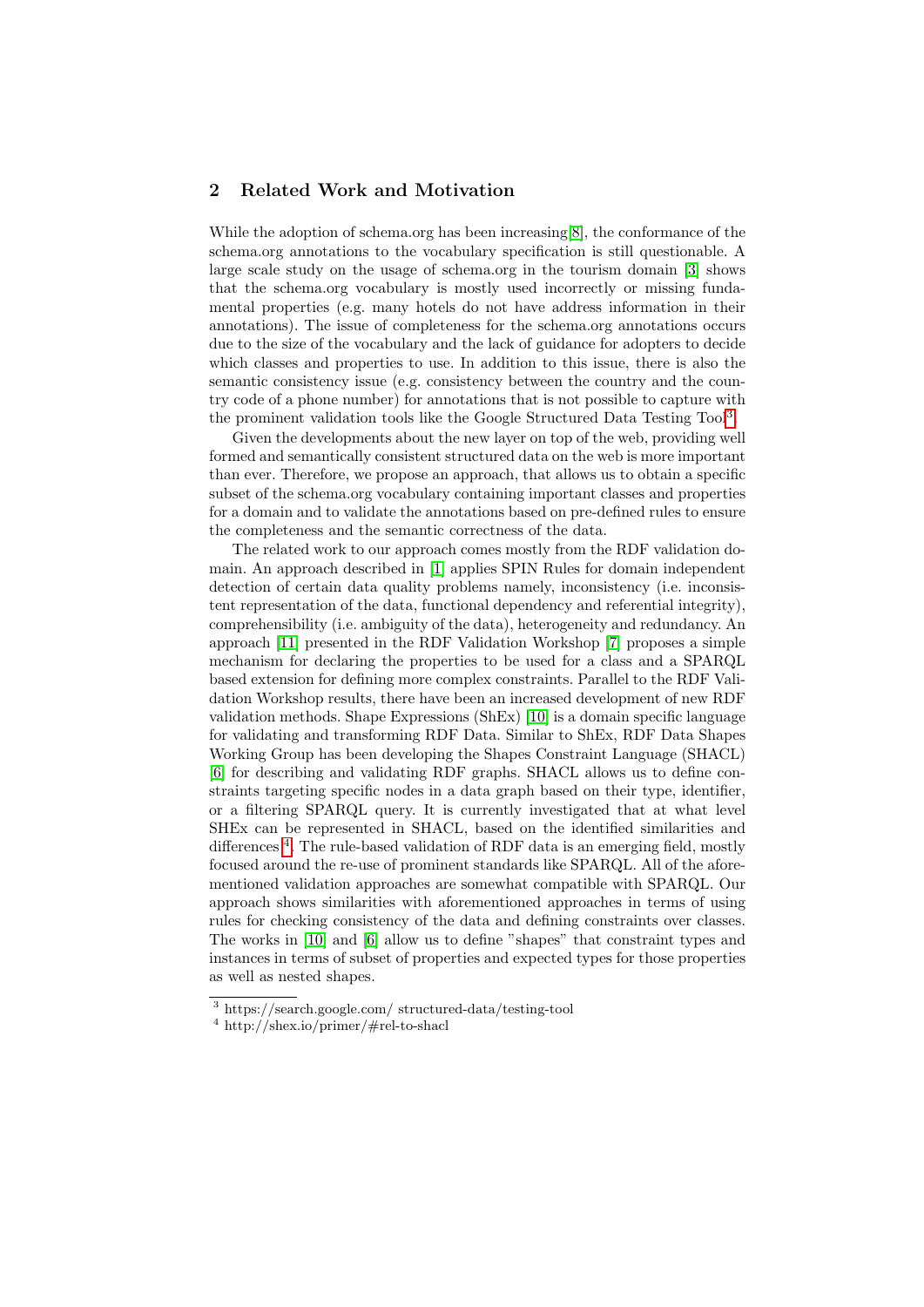We introduce the notion of "domain" and a simple specification of it for schema.org, which adopts a similar nested definition of constraints that restricts classes and properties in relation to other classes of which they are expected types. The concept of selecting a subset of schema.org appears in [\[5\]](#page-11-6), but to the best of our knowledge, the domain selection of the editor described there is limited to the selection of classes. We propose a different domain specification approach including selecting a subset of properties and restricting the range of those properties to a subset of subclasses of the range defined by schema.org. The importance of this restriction is described in Section [3.1](#page-3-1) in more detail. Additionally, our validator brings domain definition and semantic consistency rules together in one holistic tool.

In order to show a concrete example of our motivation for domain specific validation, we can consider annotation of an event. The Event class of schema.org vocabulary contains 38 properties including the ones inherited from the Thing class. Even though this number seems not too high, the properties whose range is a complex type makes the annotation size unmanageable. Let us take only one property of the Event class into account: organizer. This property can have values in the Organization class. If a user starts to annotate an event and its organizer, she will soon realize that the *Organization* class itself offers 50 properties. The amount of properties and classes the user needs to deal with explodes as we continue. When we define a domain, we can select a subset of properties of the Organization class as the value of the organizer property, for instance, to only name and url. This restriction of classes when they are the value of a certain property will give a clear idea to the user who creates schema.org annotations.

# <span id="page-3-0"></span>3 Method

In this section, we explain our approach in detail and demonstrate the web based tool<sup>[5](#page-3-2)</sup> that implements it.

Our approach consists of two main parts. First, the definition of a domain by selecting a subset of classes and properties (Section [3.1\)](#page-3-1) as well as a set of semantic validation rules (Section [3.2\)](#page-5-0). Second, the creation and validation of a schema.org annotation in terms of its completeness regarding the defined domain and semantic consistency based on the validation rules (Section [3.3\)](#page-6-0).

#### <span id="page-3-1"></span>3.1 Domain Definition

A domain expert, who has an extensive knowledge in a certain field (e.g. tourism), defines a domain by selecting a subset of the schema.org vocabulary, the classes and properties, which is relevant to a certain domain. Moreover, it can be specified whether a property is required for a concept or allowed to have multiple values. The domain definition process consists of the following steps: First, the domain expert selects a subset of schema.org classes. Second, she specifies the

<span id="page-3-2"></span><sup>5</sup> http://sdo-validator.sti2.at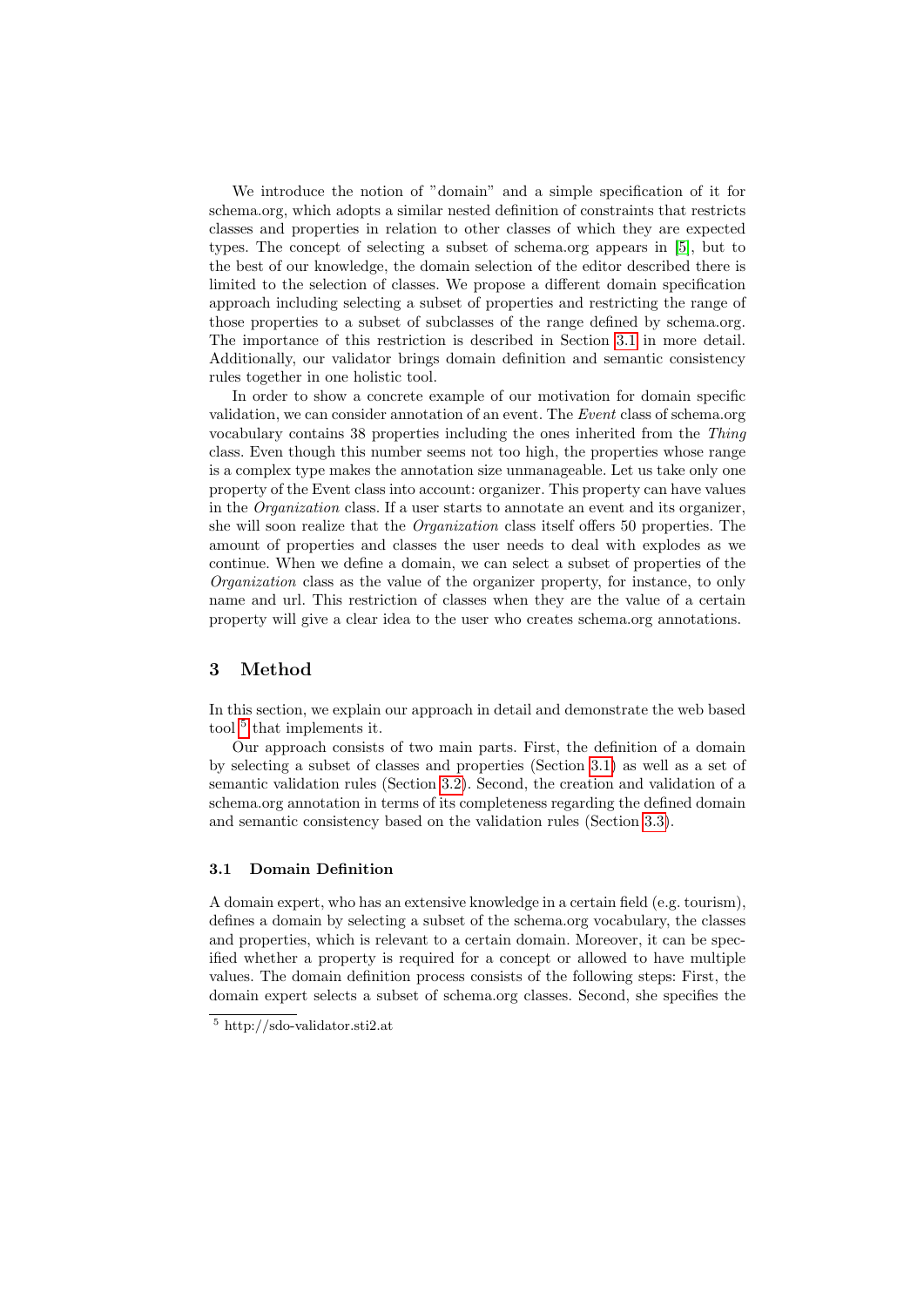allowed properties for the selected classes, as well as whether they are optional or allowed to have multiple values. In step three, for every property added into the domain, she selects the expected types of the property. She continues the domain specification by recursively following the aforementioned steps for complex types (e.g. If the address property of a Hotel is included to the domain and its expected value type is PostalAddress, the same process should be applied also for the PostalAdress class) until the domain is complete.

In order to facilitate the domain definition, we developed the Domain Definition Interface (Figure [1\)](#page-4-0) as a part of our tool. The aforementioned steps can be applied via the interface to create a domain. After the domain expert completes the domain, the tool generates a JSON file which contains the domain specification.



<span id="page-4-0"></span>Fig. 1. A screenshot from the domain definition interface. Here, a domain expert can select a subset of properties and define restrictions on them and their expected types

A domain specification consists of classes, that contains properties whose expected values can be in unrestricted classes (i.e. schema.org/Class) and restricted classes (e.g. a class with only a subset of its properties). Every re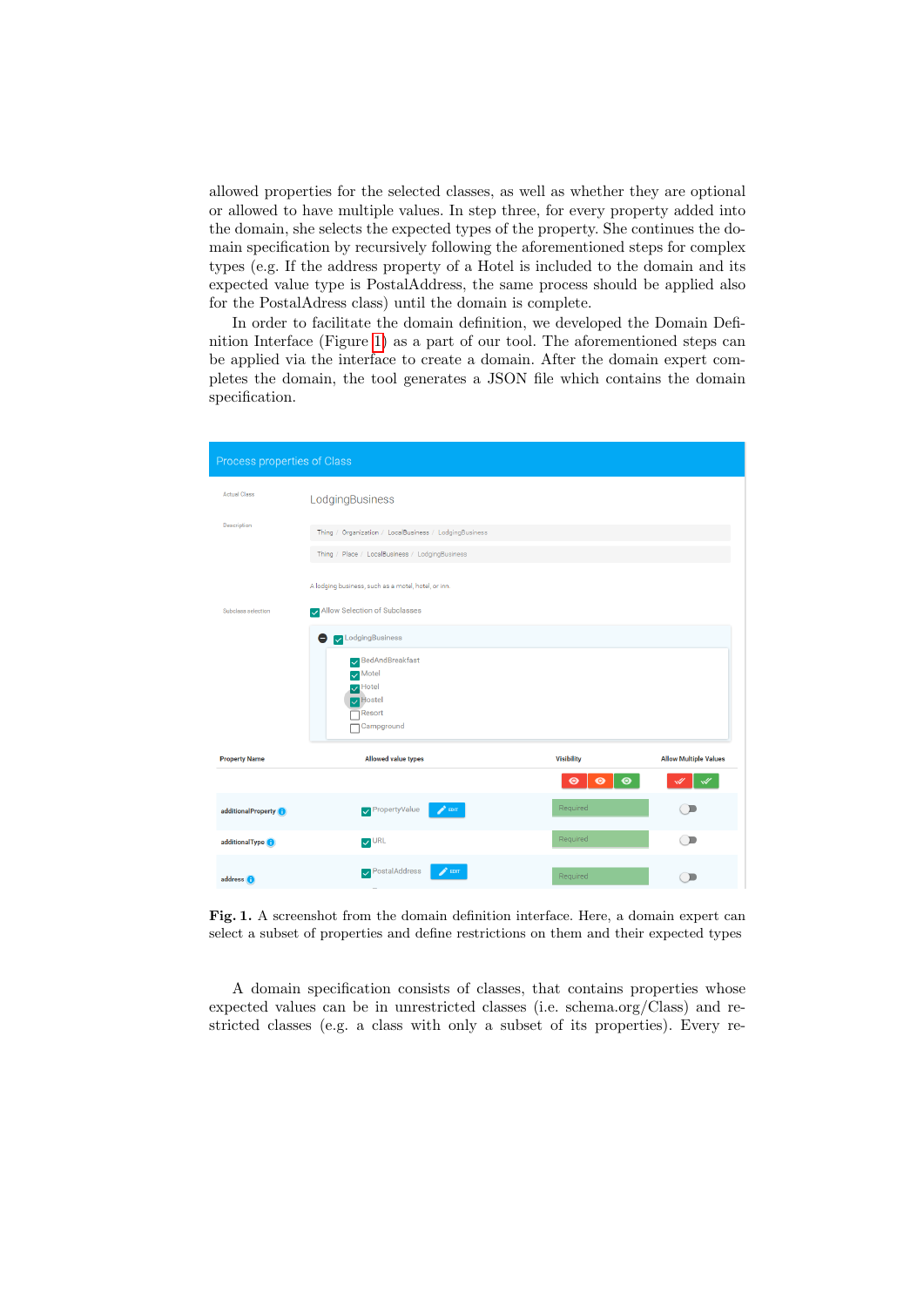stricted class is based on a schema.org/Class. The expected types of a property can also be restricted to a certain subset of their subclasses. Being able to restrict expected types to a subset of subclasses would be especially useful for properties like *schema.org/potentialAction*, since its range is the Action class which is the most generic action. However, for a specific domain, a certain class may be required to have more specific actions as its potential action (e.g. The schema.org/potentialAction of the schema.org/HotelRoom class may be restricted to *schema.org/ReserveAction*). A concrete example of a domain can be found in Section [4.](#page-7-0)

#### <span id="page-5-0"></span>3.2 Rule Definition

Rules are created by domain experts. In order to define a rule, the domain expert first has to select a predefined domain or create a new one. Then she can create the set of rules applying to the defined domain. A semantic validation rule is a condition-action rule where an action is triggered when a condition is satisfied. Since these rules are used for validation, the condition part of a rule must state the condition that violates the domain requirement and the action part should contain the action that will be taken when the condition is satisfied (i.e. domain requirement is violated). Domain experts may use the concepts and properties that are allowed in the domain definition (section [3.1\)](#page-3-1), Boolean and arithmetic operations as well as some predefined utility functions. In some cases, rules might require more complex processing of the data. To achieve this, domain experts can define their own utility function (e.g. a function that looks up for the international country calling code for a given country). We introduce two different type of condition-action rules: local consistency and global consistency rules. Local consistency rules compare the value of a property with a literal value (e.g. The floor size of a room must be greater than zero). An example of the local consistency rule is shown in Listing [1.1.](#page-5-1)

```
Condition :
HotelRoom . floorSize . QuantitativeValue . value <= 0
Action :
show (" Floor size of a hotel room must be greater than
   zero ." , Severity : Error )
```
Listing 1.1. "An informal representation of a local consistency validation rule"

A global consistency rule is involved with multiple properties. These properties can originate from the same class or from different classes. The following example explains the elements of a global consistency rule: A domain expert may want to create a validation rule that checks if the international country calling code of a telephone number is consistent with the country in the postal address. Such an informal validation rule may look like the Listing [1.2.](#page-6-1)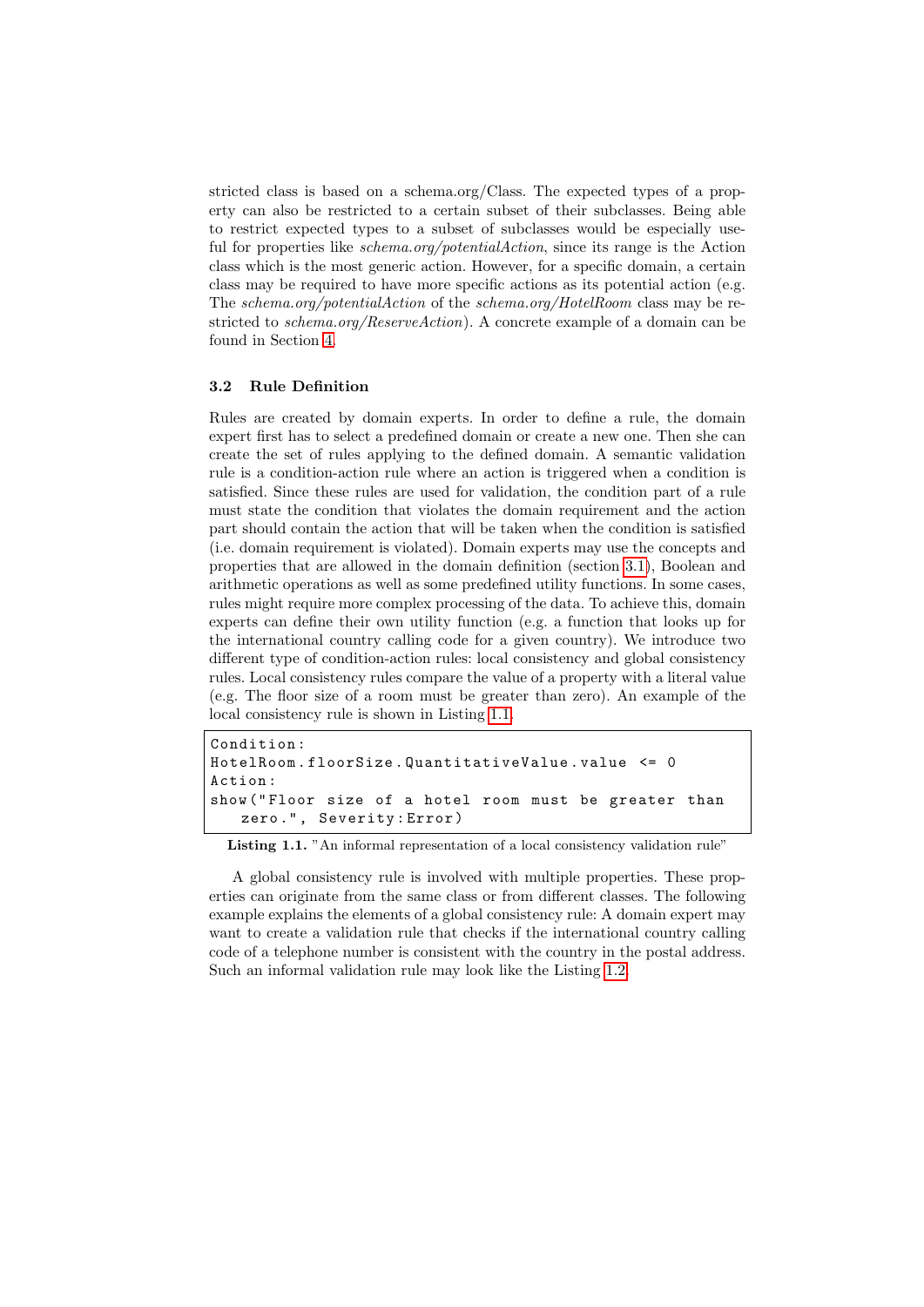```
Condition :
extractCountryCode (Place.telephone) !=
   getCountryCodeByCountry
   ( Place . address . PostalAddress . addressCountry )
Action :
show (" The international country code of the phone
   number of the place is not consistent with the
   country of the address.", Severity: Error)
```
Listing 1.2. "An informal representation of a global consistency validation rule"

In the condition part, a utility function called "extractCountryCode" takes the value of the telephone property of a Place instance as parameter and returns the international country calling code. Another utility function called "get-CountryCodeByCountry" takes the value of the addressCountry property of a PostalAddress instance of the same Place instance and returns the international country calling code for the specified country. If the comparison shows that two values are not equal, the Action part is triggered. The predefined utility function "show" displays the reason and the severity of the violation. Rules not only define what is allowed or what is not, but also gives meaningful correction suggestions like "The phone number you specified does not match the mentioned country. Is that really correct?". These suggestions have to be defined in the rules as well.

Figure [2](#page-7-1) shows the first prototype of the rule designer, which is a form based component of our tool to enable domain experts to create semantic validation rules. Via this interface, the domain expert can create rule conditions that represent semantic inconsistencies and suitable error messages to show, in case the violation conditions are satisfied.

#### <span id="page-6-0"></span>3.3 Annotation and Validation

In order to guide a user who wants to create an annotation in a certain domain, we generate an annotation editor based on a domain specification and ensure the completeness of the annotation. An annotation is valid in terms of completeness if it contains all required properties, none of the unspecified properties, and correct expected types for the properties defined in the domain and used in the annotation.

The annotation then can be validated for semantic consistency. The validation process iterates over all the rules defined and saves the result of the validation against each rule in a list to be presented to the user. Similar to the definition of the rules, we distinguish between local and global consistency rules. Local consistency rules consider the value of only one property, global consistency rules consider the values of several properties, check complex relations between various properties, and can go over several rules.

Figure [3](#page-8-0) depicts the validation interface of our tool, which is used by the user for validation of an annotation. This interface can validate an annotation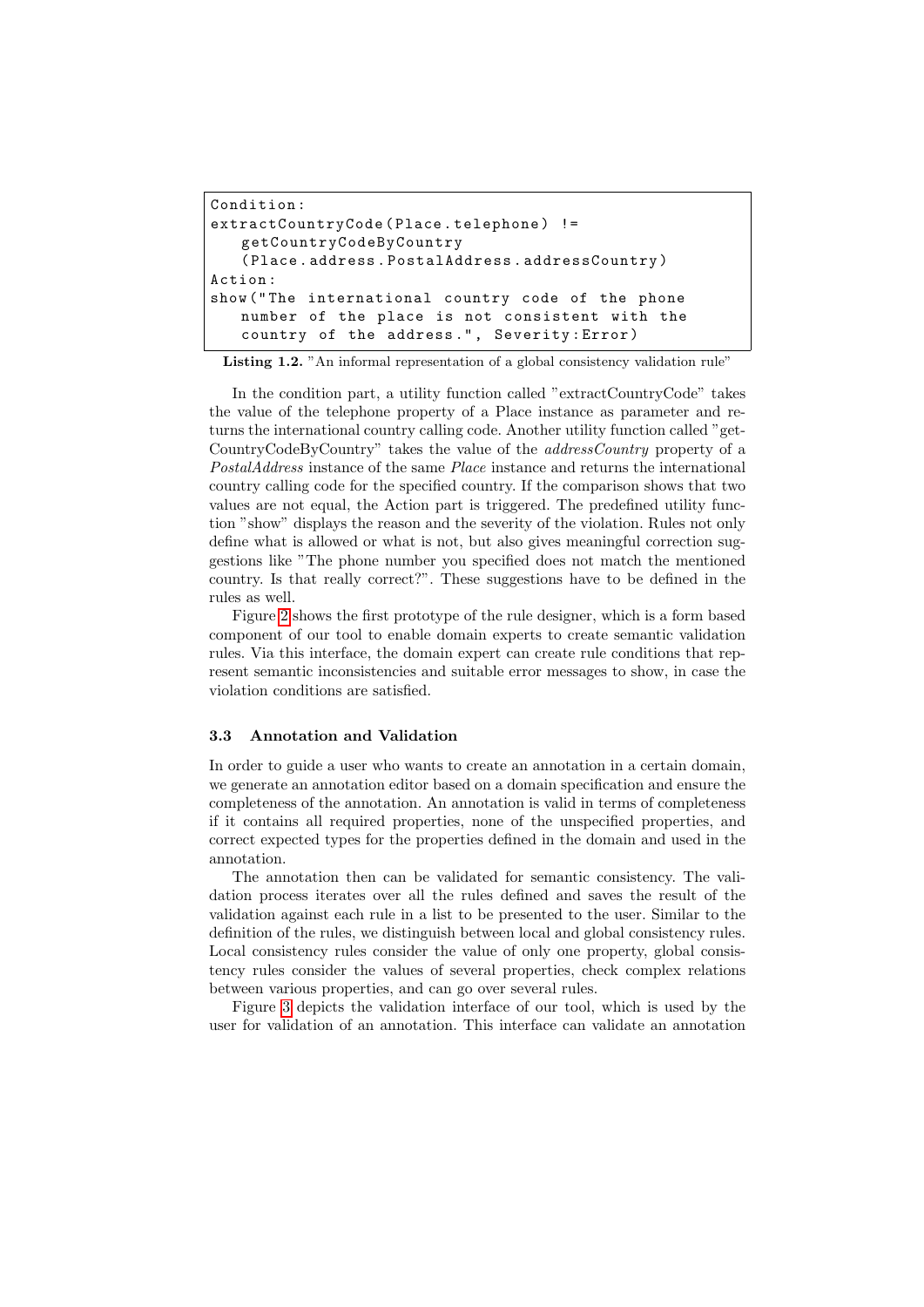|             | Argument 1                                                       | HotelRoom, floorSize, QuantitativeValue, value                              |  |
|-------------|------------------------------------------------------------------|-----------------------------------------------------------------------------|--|
|             | Comparator                                                       | $\leq$                                                                      |  |
|             | Argument 2                                                       | 200                                                                         |  |
| <b>AND</b>  |                                                                  |                                                                             |  |
|             | Argument 1                                                       | #F('extractCountryCode', 'Place.telephone')                                 |  |
|             | Comparator                                                       | $\leq$                                                                      |  |
|             | Argument 2                                                       | #F('getCountryCodeByCountry', 'Place.address.PostalAddress.addressCountry') |  |
| Consequence | <b>Add new Comparison</b>                                        |                                                                             |  |
| Severity    | Error                                                            |                                                                             |  |
| Message     | Size of a Room should not be smaller than 10 or bigger than 200. |                                                                             |  |
|             |                                                                  |                                                                             |  |

<span id="page-7-1"></span>Fig. 2. Prototypical interface of the Rule Designer

for both completeness and semantic consistency.<sup>[6](#page-7-2)</sup> The validator first ensures the syntactic correctness of the entries. Then it validates the completeness of the annotation. If the annotation conforms the domain specification, the validator iterates over the rules defined in the rule set and warns the user if there is any semantic inconsistency within the annotation.

# <span id="page-7-0"></span>4 Use Case: Annotation of a Lodging Business

In order to demonstrate our approach and implementation, we created the domain represented in Figure [4](#page-9-0) and semantic validation rule in Listing [1.2](#page-6-1) via the domain definition interface and rule designer depicted in Figure [2.](#page-7-1)

In our scenario, a user wants to validate the annotation for Moosleite in Mayrhofen (Listing [1.3\)](#page-10-1) against the domain specification and semantic validation

<span id="page-7-2"></span> $\overline{6}$  For the annotations that are created via the editor based on the domain specification, only the semantic consistency validation applies.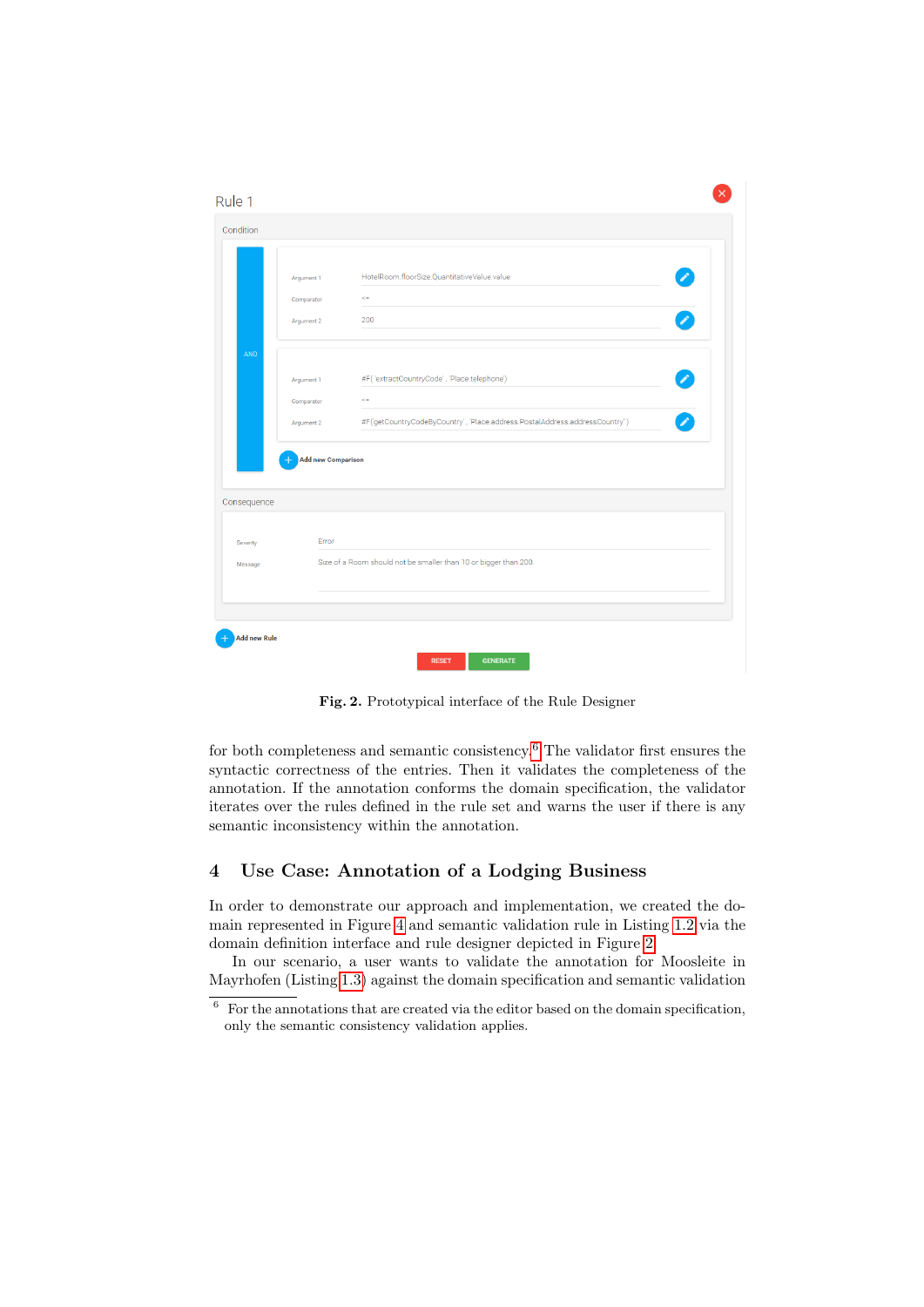| Specific Domain Definition Validation                                                                                                                                                                                                                                                                                                                                                                                                                                                                                                                                                                                                                                                                                                                                                                                        |
|------------------------------------------------------------------------------------------------------------------------------------------------------------------------------------------------------------------------------------------------------------------------------------------------------------------------------------------------------------------------------------------------------------------------------------------------------------------------------------------------------------------------------------------------------------------------------------------------------------------------------------------------------------------------------------------------------------------------------------------------------------------------------------------------------------------------------|
| Paste your Specific Domain Definition here and then press the "Validate" button.                                                                                                                                                                                                                                                                                                                                                                                                                                                                                                                                                                                                                                                                                                                                             |
| 1. Specific Domain Definition<br>"@type": "schema:DataType",<br>"@id": "schema:Text",<br>"schema:name": "Text"<br>"@type": "schema:DataType",<br>"@id": "schema:Boolean",<br>"schema:name": "Boolean"                                                                                                                                                                                                                                                                                                                                                                                                                                                                                                                                                                                                                        |
| 2. Rules Definition<br>www.component.com<br>"message": "Size of a Room should not be smaller than 10 or bigger than 200."<br>λ,<br>"condition": "(#F('extractCountryCode', 'Place.telephone'),'!=',#F('getCountryCodeByCountry', 'Place.address.PostalAddress.addressOountry'))",<br>"consequence": {<br>"severity": "Error",<br>"message": "Telephone number does not match with the selected country."                                                                                                                                                                                                                                                                                                                                                                                                                     |
| 1                                                                                                                                                                                                                                                                                                                                                                                                                                                                                                                                                                                                                                                                                                                                                                                                                            |
| Not valid!<br>Telephone number does not match with the selected country                                                                                                                                                                                                                                                                                                                                                                                                                                                                                                                                                                                                                                                                                                                                                      |
| 3. Specific Domain Annotation<br>$\label{eq:1} \underbrace{\mathbf{w}}\mathbf{v} \mathbf{y} \mathbf{y} \mathbf{c} + \mathbf{w} \mathbf{v} \mathbf{v} \mathbf{v} \mathbf{v} \mathbf{v} \mathbf{v} \mathbf{v} \mathbf{v} \mathbf{v} \mathbf{v} \mathbf{v} \mathbf{v} \mathbf{v} \mathbf{v} \mathbf{v} \mathbf{v} \mathbf{v} \mathbf{v} \mathbf{v} \mathbf{v} \mathbf{v} \mathbf{v} \mathbf{v} \mathbf{v} \mathbf{v} \mathbf{v} \mathbf{v} \mathbf{v} \mathbf{v$<br>"name": "geo name"<br>Y.<br>"image": "https://en.wikipedia.org/wiki/Main_Page",<br>"legalName": "Hotel EU",<br>"logo": "https://en.wikipedia.org/wiki/Main_Page",<br>"name": "Hotel eu",<br>"petsAllowed": false,<br>"priceRange": "30 - 500",<br>"smokingAllowed": "true",<br>"telephone": "80256409",<br>"url": "https://en.wikipedia.org/wiki/Main_Page" |
| <b>VALIDATE</b><br><b>RESET</b>                                                                                                                                                                                                                                                                                                                                                                                                                                                                                                                                                                                                                                                                                                                                                                                              |
| Valid!<br>Your input is a valid Schema.org Annotation according to the given Specific Domain Definition.                                                                                                                                                                                                                                                                                                                                                                                                                                                                                                                                                                                                                                                                                                                     |

<span id="page-8-0"></span>Fig. 3. Validation interface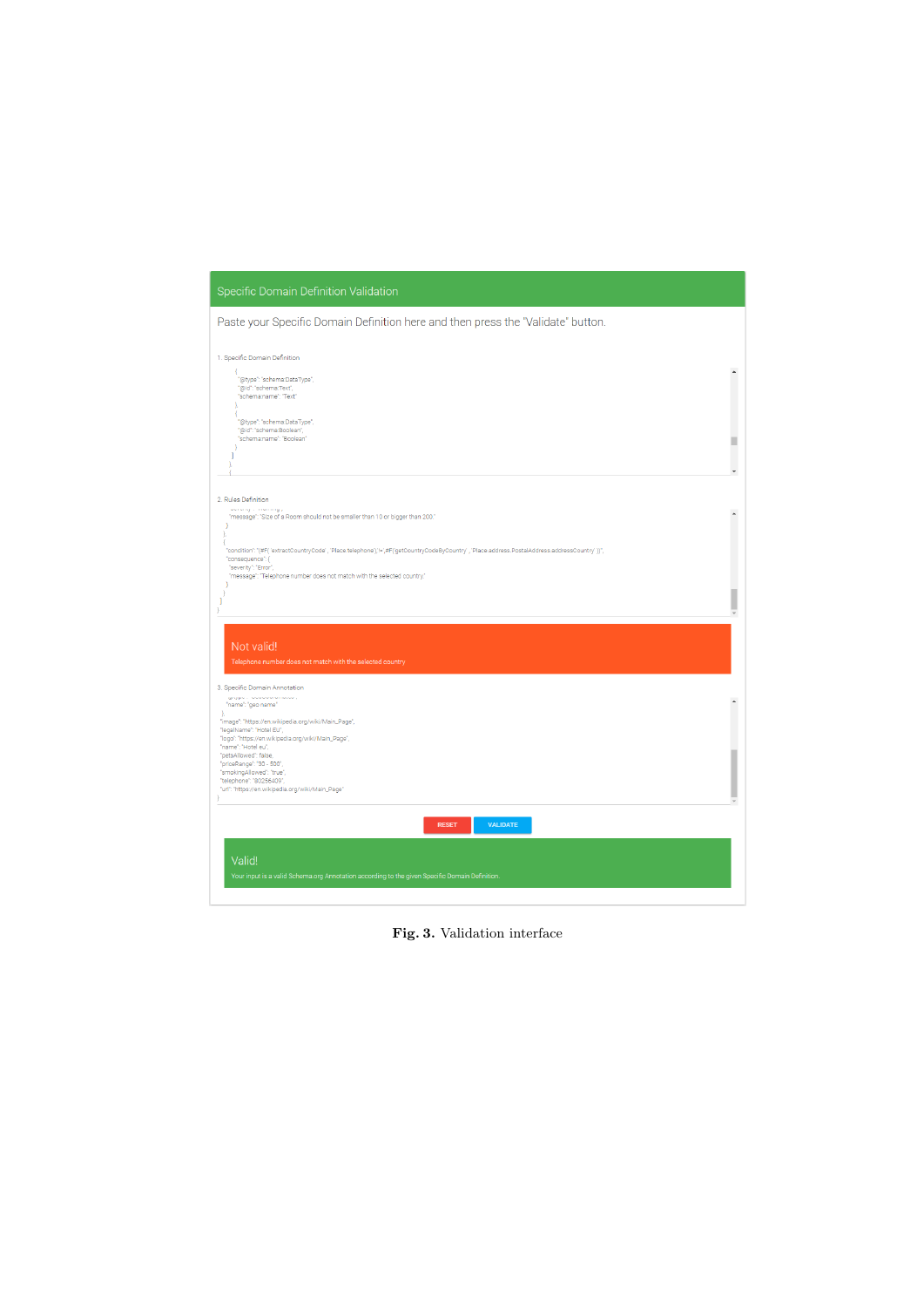rule. When the user enters the domain specification and rule set to the validator and then validates the annotation, she receives a completeness error. This is because the domain requires the currenciesAccepted property but the annotation does not have it.

After the addition of the missing required property to the annotation, the rule-based validation takes place. The semantic validation rule validates whether the country code of the phone number is consistent with the country of the address. Since this is not the case, the user receives the "The international country code of the phone number of the place is not consistent with the country of the address." error message defined in the action part of the rule in Listing [1.2.](#page-6-1) When the country code of the telephone number is also corrected, the user receives the confirmation that the annotation is valid.



<span id="page-9-0"></span>Fig. 4. A domain definition for lodging businesses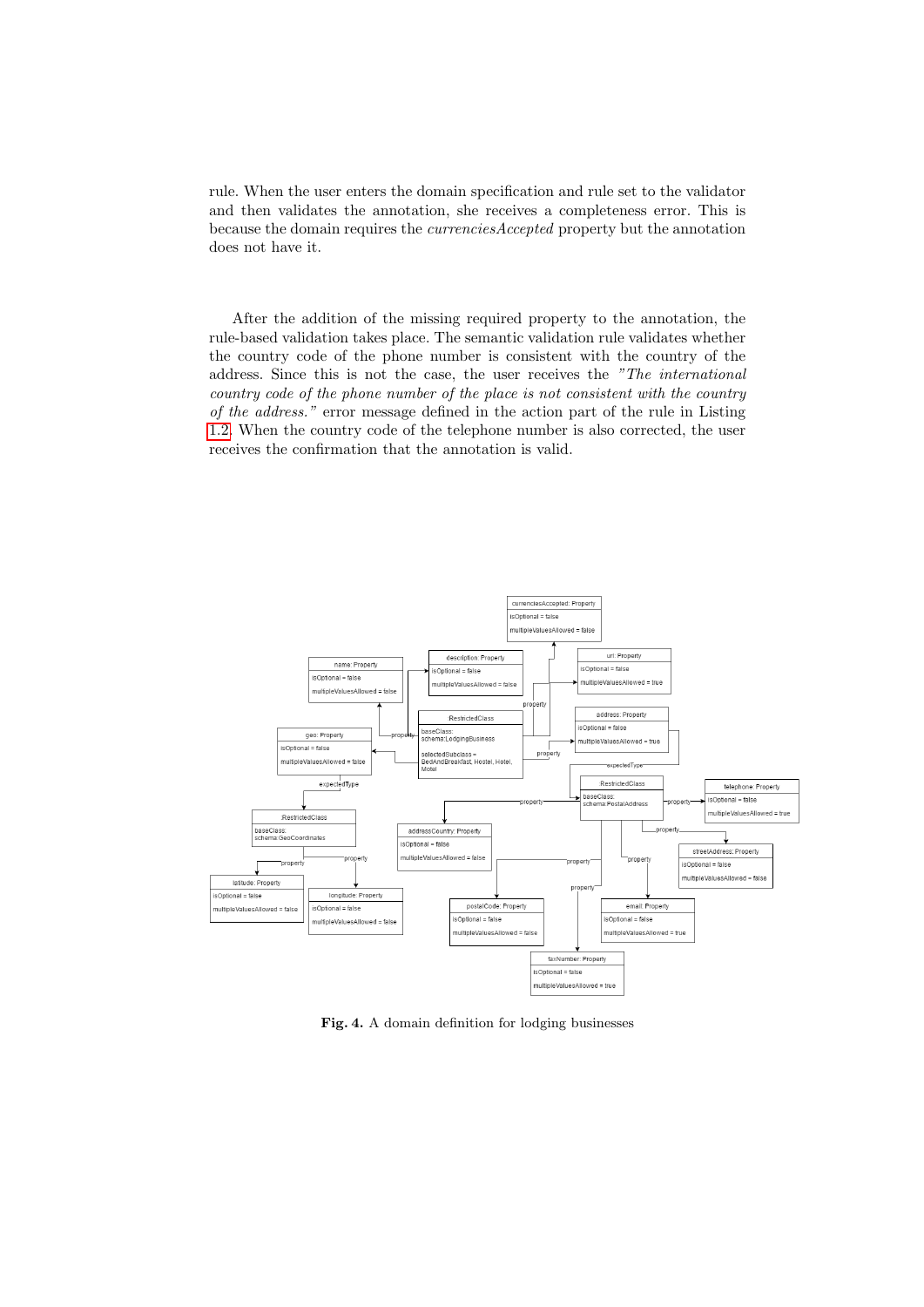```
{
" @context ": " http :// schema . org " ,
" @type ": " LodgingBusiness " ,
" url ": [
" http :// www . tiscover . com / moosleite " ,
"http://maps.mayrhofen.at/?foreignResource=E33CFC29
-050 E -43 D7 -9 BB3 - EA937D33FCA4 "
] ,
" address ": {
" @type ": " PostalAddress " ,
" postalCode ": "6290" ,
" streetAddress ": " Neu - Burgstall 318" ,
" addressCountry ": "AT",
" telephone ": "+42 5285 62894" ,
" email ": " eberl . friedl@tirol . com " ,
" faxNumber ": "0043 5285 62064" ,
" url ": " http :// www . tiscover . com / moosleite "
} ,
"name": "Moosleite",
"description": "Our house is situated approx.
   1.5 km from Mayrhofen , at the edge of the
   forest and enjoying wonderful panoramic
   views ." ,
" geo ": {
" @type ": " GeoCoordinates " ,
" latitude ": "47.1862746335978" ,
" longitude ": "11.8581855297089"
}
}
```
Listing 1.3. An example annotation of Moosleite Hotel Mayrhofen. The country code of the phone number does not match the country of the address and the currenciesAccepted property is missing.

# <span id="page-10-0"></span>5 Conclusion and Future Work

The web we know is changing and the only way to remain visible on the new layer of the web is providing semantically described structured data. Schema.org is helping us to achieve this goal since 2011 as the de facto standard for describing things on the web.

We acknowledge that schema.org adopts "some data better than no data" motto and its data model is imperfect by its nature<sup>[7](#page-10-2)</sup>. However, it is still important to publish high quality structured data that conforms to the schema.org vocabulary. We aim to help users for achieving this goal with our domain specific

<span id="page-10-2"></span><sup>7</sup> http://schema.org/docs/datamodel.html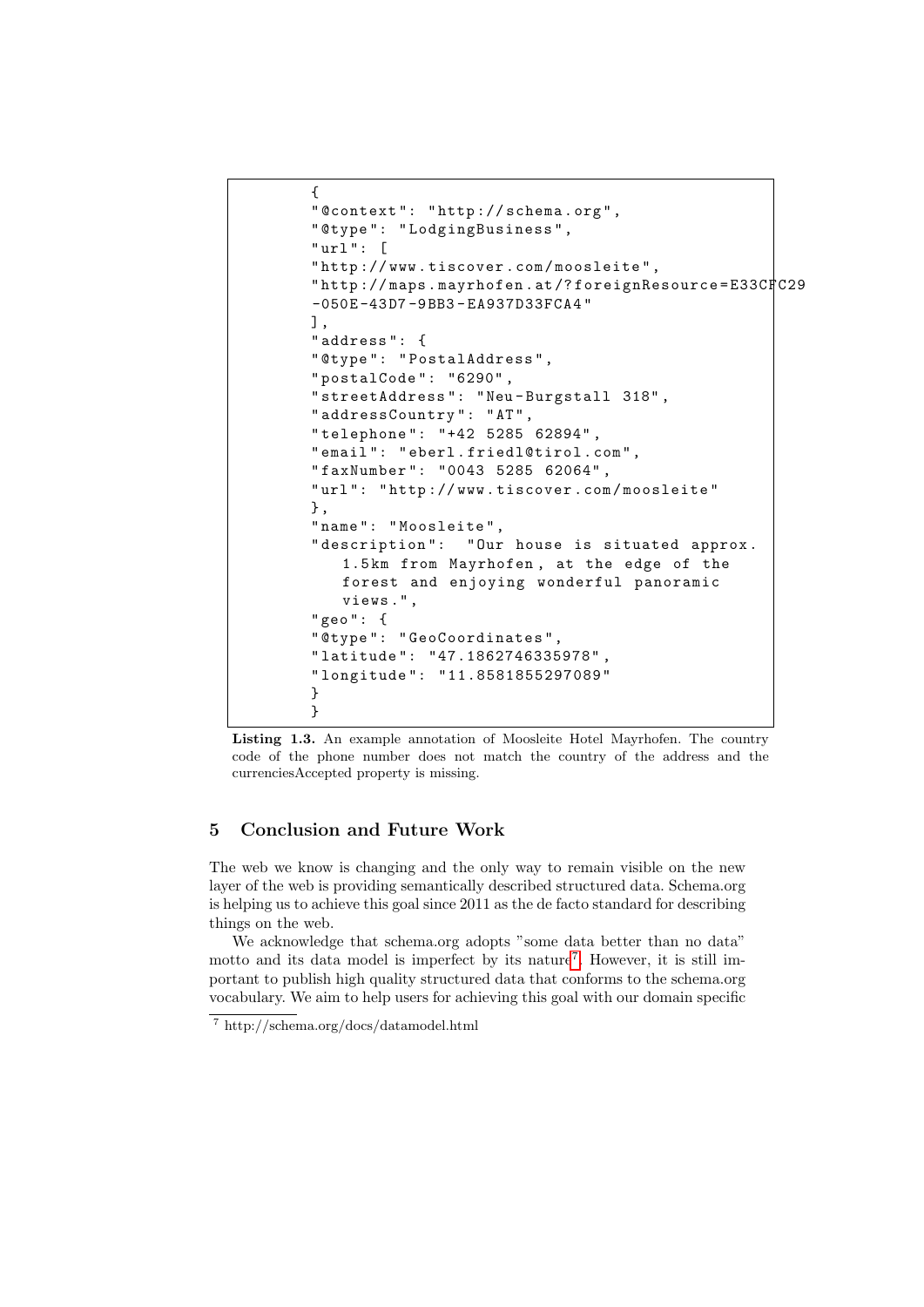validation approach. In this paper, we introduced a domain specific approach to validate schema.org annotations. Our approach allows domain experts to specify a domain based on a subset of schema.org vocabulary as well as validation rules for semantic consistency. We showed the web based implementation of our approach alongside a use case in the tourism area.

For the future work we will follow the works of different groups, especially the RDF Data Shapes Working Group, to find out possible alignments between our approaches. For instance, development in the SHACL shows promising results and can be utilized for the later implementation of our approach.

Moreover, we are in the processes of advancing the tool that implements our approach while including the development of more sophisticated rule designer and validator. We will test our tool in a larger scale in tourism domain within the next months.

Our approach currently does not consider multi-typed entities, which are encouraged by the schema.org initiative. For instance, the schema.org hotel extension [\[4\]](#page-11-7) suggests that a lodging business should define their rooms as both schema.org/Room and schema.org/Product in order to conform schema.org specifications. We will investigate how we can adopt the multi-typed entity notion in the future work.

#### References

- <span id="page-11-3"></span>1. Fürber, C., Hepp, M.: Using SPARQL and SPIN for Data Quality Management on the Semantic Web. In: Abramowicz, W., Tolksdorf, R. (eds.) Business Information Systems: 13th International Conference, BIS 2010, Berlin, Germany, May 3-5, 2010. Proceedings, pp. 35–46. Springer Berlin Heidelberg, Berlin, Heidelberg (2010), [http://dx.doi.org/10.1007/978-3-642-12814-1{\\_}4](http://dx.doi.org/10.1007/978-3-642-12814-1{_}4)
- <span id="page-11-0"></span>2. Guha, R.V., Brickley, D., Macbeth, S.: Schema.org: Evolution of structured data on the web. Commun. ACM 59(2),  $44-51$  (Jan 2016), [http://doi.acm.org/10.](http://doi.acm.org/10.1145/2844544) [1145/2844544](http://doi.acm.org/10.1145/2844544)
- <span id="page-11-2"></span>3. K¨arle, E., Fensel, A., Toma, I., Fensel, D.: Why Are There More Hotels in Tyrol than in Austria? Analyzing Schema. org Usage in the Hotel Domain. In: Information and Communication Technologies in Tourism 2016, pp. 99–112. Springer (2016)
- <span id="page-11-7"></span>4. Kärle, E., Simsek, U., Akbar, Z., Hepp, M., Fensel, D.: Extending the schema. org vocabulary for more expressive accommodation annotations. In: Information and Communication Technologies in Tourism 2017, pp. 31–41. Springer (2017)
- <span id="page-11-6"></span>5. Khalili, A., Auer, S.: WYSIWYM Authoring of Structured Content Based on Schema.org, pp. 425–438. Springer Berlin Heidelberg, Berlin, Heidelberg (2013), [http://dx.doi.org/10.1007/978-3-642-41154-0{\\_}32](http://dx.doi.org/10.1007/978-3-642-41154-0{_}32)
- <span id="page-11-5"></span>6. Knublauch, H., Kontokostas, D.: Shapes Constraint Language (2016), [https://](https://w3c.github.io/data-shapes/shacl/) [w3c.github.io/data-shapes/shacl/](https://w3c.github.io/data-shapes/shacl/)
- <span id="page-11-4"></span>7. Le Hors, A., Solbrig, H., Prudhommeaux, E.: Rdf validation workshop report, practical assurances for quality rdf data. Tech. rep., Cambridge, MA, USA (2013), <https://www.w3.org/2012/12/rdf-val/report>
- <span id="page-11-1"></span>8. Meusel, R., Bizer, C., Paulheim, H.: A Web-scale Study of the Adoption and Evolution of the Schema.Org Vocabulary over Time. In: Proceedings of the 5th International Conference on Web Intelligence, Mining and Semantics. pp. 15:1—-15:11.